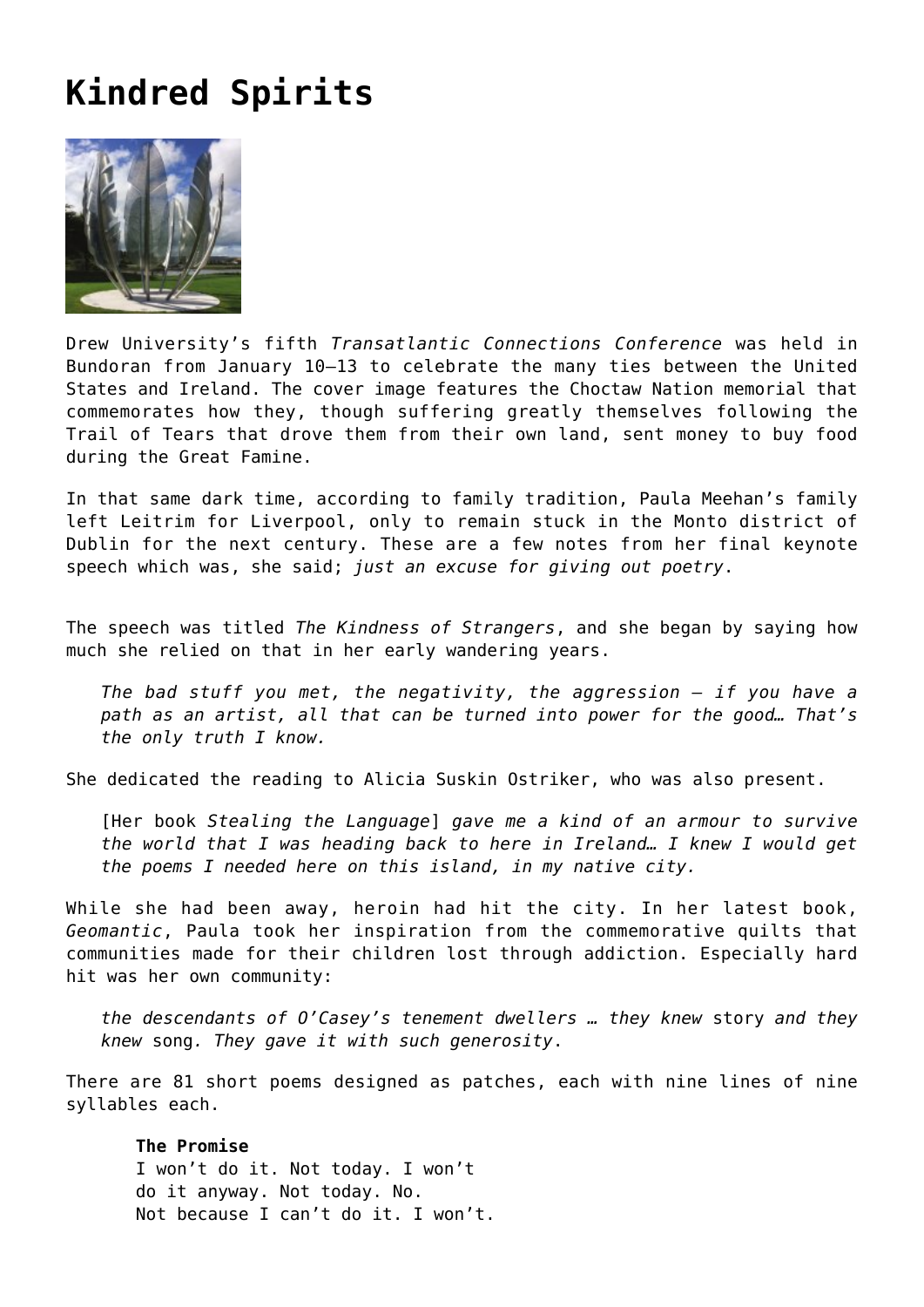Fallow fields lie dreaming under snow. They won't be ploughed; not this spring they won't. On the fencepost, a grey hooded crow is part of some mystery I won't fathom now. Though I'm really quite low. I won't do it. Not today. I won't.

*It interests me that the imagery in material that's suitable for children is often ferocious and violent and terrifying… If we learn to feel fear in what should be a safe place, maybe then when we're in the 'real' world and encounter fear, our bodies won't close down in the face of it.*

#### **The Broken Bough**

We held our breath when you were a boy, Out on a limb of the old oak tree Helpless below as you shimmied up Into its shadowy canopy. That day the bough broke and you hung there Alone through the sudden thunderstorm We came upon you after, unafraid though drenched to the bone. The pattern set; all those times since, we wasted our breath.

The American poet [Gwendoline Brooks](https://www.poetryfoundation.org/poets/gwendolyn-brooks) was the first person of colour to receive the Pulitzer Prize for Literature. Her book *A Street in Bronzeville* gave Paula:

*models and clues as to how I could write about my own community without patronising them, without making excuses, without 'on-*behalf-ism*' … How do you negotiate your own demons and your own road with the responsibility of singing to and for your community? …*

This poem was inspired by a line of hers; *the singers and workers that never handled the air*.

### **The Ghost Song**

From a dream of Summer, of absinthe I woke to Winter. Carol singers decked the halls of some long-lost homeland. Late-night shoppers and drowsy workers headed for the train. The night you died was two-faced. June light never far from mind though snow fell. I handled grief like molten sunshine; learned to breathe your high lithe, ghost song from thinnest air.

She was asked to write a suite of poems for the *[Museum of Tenement Life](https://www.facebook.com/TenementDublin/)* in Dublin.

*I really do believe that Poetry is a sovereign state; it's not History, it's not Sociology, it's a state onto itself. Unless we take those freedoms … we may be .. co-opted by various agendas and gangs… If poetry*